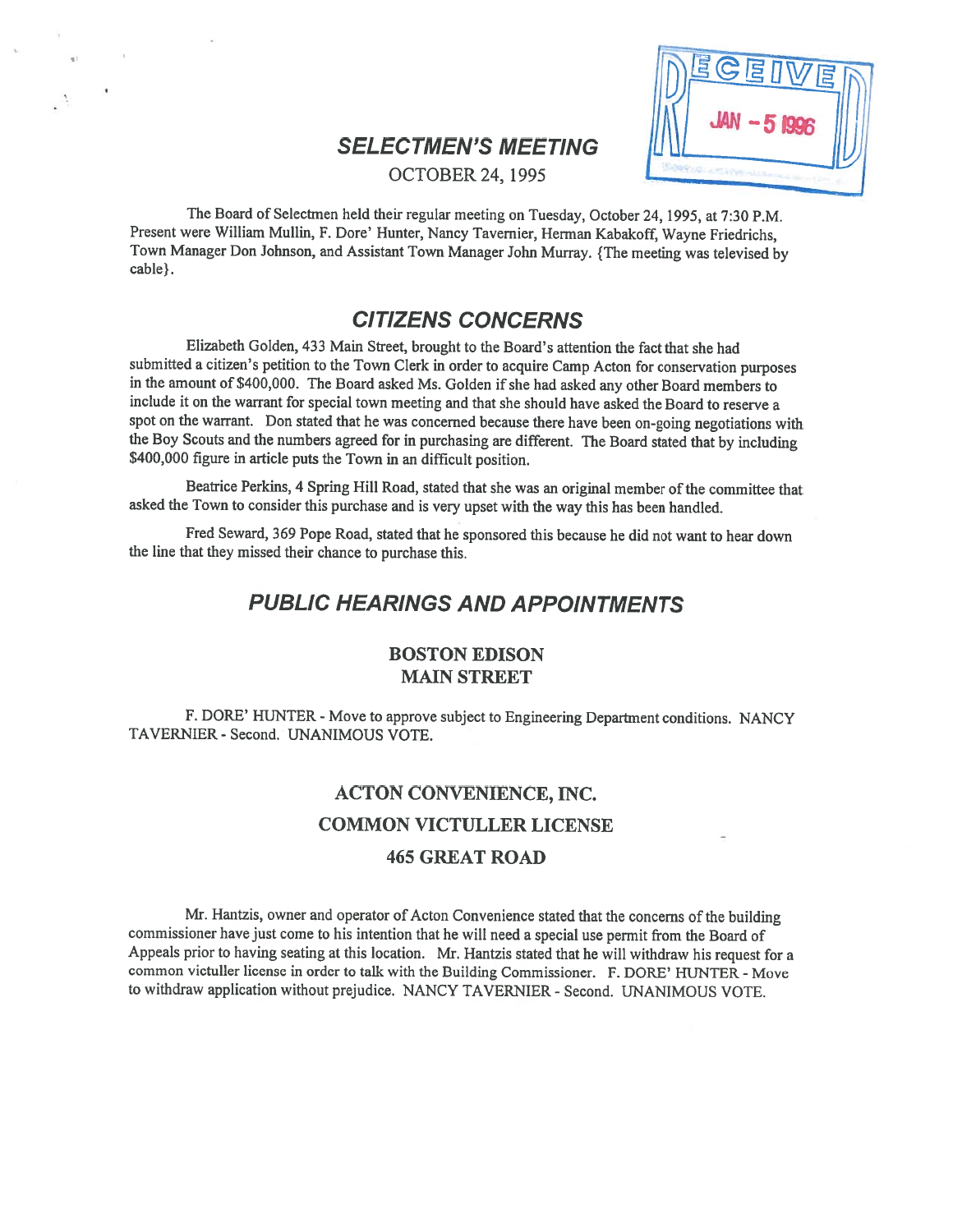# SUNDAY HOLIDAY PACKAGE STORE OPENINGS

NANCY TAVERNIER - Move to approve all requests to be opened Sundays for the Holiday season. HERMAN KABAKOFF - Second. UNANIMOUS VOTE.

# TONY RASSIAS FINANCE DIRECTOR

Mr. Rassias came before the Board to be formally introduced as the new Finance Director for the Town of Acton. Mr. Rassias stated that he had been working for Department of Revenue for the last 15 1/2 years dealing with auditing to tax assessment. Mr. Rassias stated that he has found the employees of the Town both positive and helpful and that he his eager to do <sup>a</sup> good job for the Town.

# LEAGUE OF WOMEN VOTERS SUGGESTED CHANGES TO THE TOWN CHARTER

Representatives from the League of Women Voters have reviewed the existing bylaws and have suggested proposed changes. Loretta Roscoe, stated that she hopes the Board will approve of the revisions. The Board stated that they were <sup>p</sup>leased that changes have been made and that they would include this on the warrant at the annual town meeting in April. Herman questioned the procedure for this. Bill stated that <sup>a</sup> spo<sup>t</sup> would be reserved on the annual town meeting, that there would be meetings for public comment and Board comment. Herman will talk to representatives of the league to determine the rationale regarding the proposed changes. Dore' stated that most of the changes were in the language.

# MR. GERALD GALLAGHER BOARDING HOUSE REQUEST 57 CONANT STREET

Mr. Gallagher stated that he has been operating <sup>a</sup> Boarding House at 57 Conant Street since 1988. In 1988, Mr. Gallagher applied for <sup>a</sup> permit and received <sup>a</sup> permit from the Board of Health and has the premises inspected twice annually. F. DORE' FIUNTER -Move to approve Boarding House permit located at <sup>57</sup> Conant Street. HERMAN KABAKOFF - Second. Four (4) yes to one (1) no. Nancy Tavemier stated that she was confused because she thought <sup>a</sup> boarding house permit reques<sup>t</sup> had been previously asked for at <sup>9</sup> Main Street which Mr. Gallagher also owns. In order to operate <sup>a</sup> Boarding House in the Town of Acton the owner needs to reside at that address. Ms. Tavemier asked Mr. Gallagher what address he lived at. Mr. Gallagher stated 57 Conant Street. Nancy asked why he was listed as residing at 9 Main Street and that if he was indeed residing at 57 Conant Street then he should reflect that on this years census.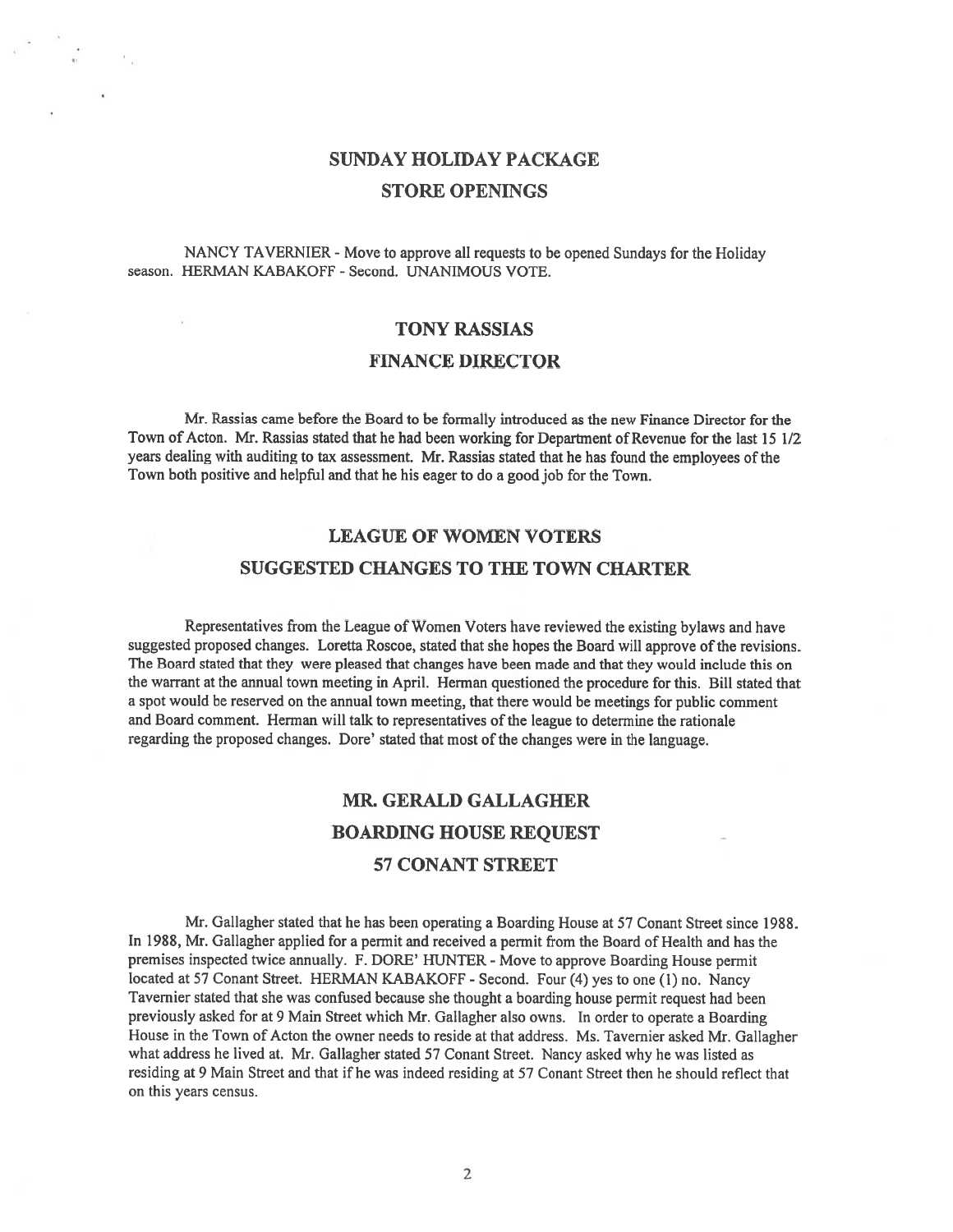# INDOOR SPORTS, LP. ONE KEEFE ROAD SPECIAL USE PERMIT #8/22/95 - 353

Many principles of the proposed Indoor Sports arena were present before the Board to answer any questions the Board might have. The propose<sup>d</sup> rinks will be indoor <sup>p</sup>laying spaces without ice. Two rinks are proposed, one large and one small, along with <sup>a</sup> pro-shop, concession stand, bathrooms, upgrade of existing sprinkler system, and the installation of handicap accessibility. Outside, will utilize the existing parking area and the installation of a new septic system. The existing entrance road to the former Acorn Structures Building contains <sup>a</sup> bridge that allows one vehicle access at <sup>a</sup> time. The existing railing will be replaced on this bridge and they are working with the Engineering Department. In the future, an additional rink is propose<sup>d</sup> which would require <sup>a</sup> traffic study and <sup>a</sup> curb cut from the State. <sup>A</sup> <sup>g</sup>ift ofthe amount it would cost to install sidewalks has been offered in order for the town to use the money to install sidewalks wherever the Town chooses.

The owners have an easement from an abutter which would allow access for emergency vehicles, if needed. The Board stated their concerns regarding the one way bridge. Herman questioned whether or not <sup>a</sup> traffic light should be installed to eliminate any potential problems. <sup>A</sup> representative from Indoor Sports stated that utilizing <sup>a</sup> two way stop should be adequate. He also stated that <sup>a</sup> traffic study will have to be done if <sup>a</sup> third rink is installed and they will address any concerns the Board has when the application is filed.

NANCY TAVERNIER - Move to take Special Use Permit #8/22/95 - 353 under advisement. WAYNE FRJEDRICHS - Second. UNANIMOUS VOTE.

### BOSTON EDISON

#### DISCUSSION

Representatives from Boston Edison came before the Board to discuss various issues with the Board. Assistant General Council, Wayne Frigard, for Boston Edison addressed concerns raised by Municipal Power Study Committee. Wayne stated that Boston Edison has responded to the publics concern regarding the rates that Boston Edison charges. An E-Plan has been developed which will possibly lower rates, however, the genera<sup>l</sup> public will not see this rate reduction for <sup>a</sup> few years. Also, <sup>a</sup> large reduction has been made in managemen<sup>t</sup> personne<sup>l</sup> and efforts to improve reliability have been made.

Boston Edison stated there were several issues regarding municipalization of electricity. There are regulatory obstacles, negotiations with Boston Edison (assuming they will sell), DPU filing, administrative burdens, commitment of monies, time and attorneys. Boston Edison presented <sup>a</sup> chart which used the Municipal Power Study Committees April report:

MPS Committee Boston Edison

Cost to acquire 9 mil 9 mil 9 mil 4 mil 9 mil 4 mil 9 mil 4 mil 9 mil 4 mil 4 mil 4 mil 4 mil 4 mil 4 mil 4 mil 4 mil 4 mil 4 mil 4 mil 4 mil 4 mil 4 mil 4 mil 4 mil 4 mil 4 mil 4 mil 4 mil 4 mil 4 mil 4 mil 4 mil 4 mil 4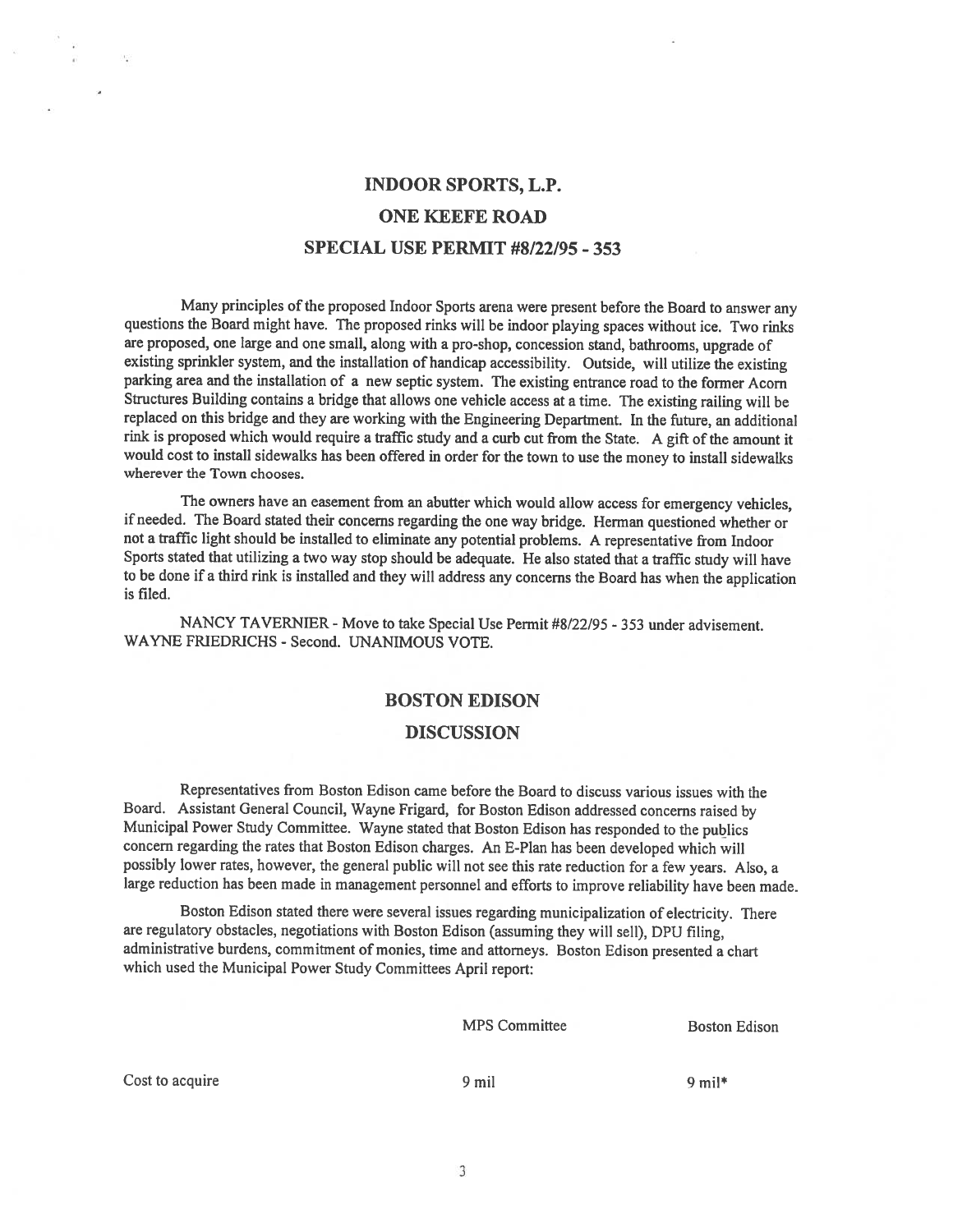| New Materials/facilities                             | 2 mil    | $2$ mil*      |
|------------------------------------------------------|----------|---------------|
| Property Tax                                         | $\bf{0}$ | 200,00 year   |
| Wheeling of Power                                    | 0        | $1.5 - 2$ mil |
| Cost to operate municipal<br><b>Light Department</b> | 0        | 2.4 mil/year  |
| <b>Stranded Cost</b>                                 | 0        | 55-100 mil    |

\* Used study committees estimates for comparison purposes only.

Bill Mullin asked Edison if they had ever sold properties to a municipality before. Wayne stated no, and he wasn't sure if any municipality had tried. It was asked why Mass. Electric and Littleton have lower rates. Edison answered that they didn't know where they ge<sup>t</sup> their power so they don't know what they base their rates on. It was asked why Stow was able to join Hudson. It was stated that the Town of Stow has a special statue with Hudson dated back to the turn of the century which allows them to break away from Boston Edison. The Board asked Edison to provide written comments on the Municipal Power Study Committee's final repor<sup>t</sup> which Edison has not ye<sup>t</sup> seen. Staff will provide Edison with this. The Board asked Wayne what Edison pays wholesale for electricity. Wayne stated he would ge<sup>t</sup> that information to us. Bill Mullin asked Mr. Frigard what price Edison would sell at. Mr. Frigard stated that he thought it was Boston Edison's intent not to sell. Edison will provide the answers to these questions by November 7, 1995.

### MR. SAWYER

### DOG ISSUE

### 41 MINUTEMAN ROAD

Mr. Sawyer has an outstanding dog issue in which he was asked to come into the Board for <sup>a</sup> status review. Mr. Sawyer failed to show for the meeting. The Board has received word that the dogs have been removed from the premises. The Board stated their displeasure that Mr. Sawyer ignored their reques<sup>t</sup> to come in for <sup>a</sup> scheduled hearing. NANCY TAVERNIER - Move to direct the Town Manager to have the police check to make sure the dogs have been removed from 41 Minuteman Road. F. DORE' HUNTER - Second. UNANIMOUS VOTE.

# DOUG HALLEY HEALTH DEPARTMENT OVERVIEW

Doug Halley was presen<sup>t</sup> before the Board for an overview of the Health Department. Doug stated all the functions of the Health Department and the list was quite impressive. Doug stated that the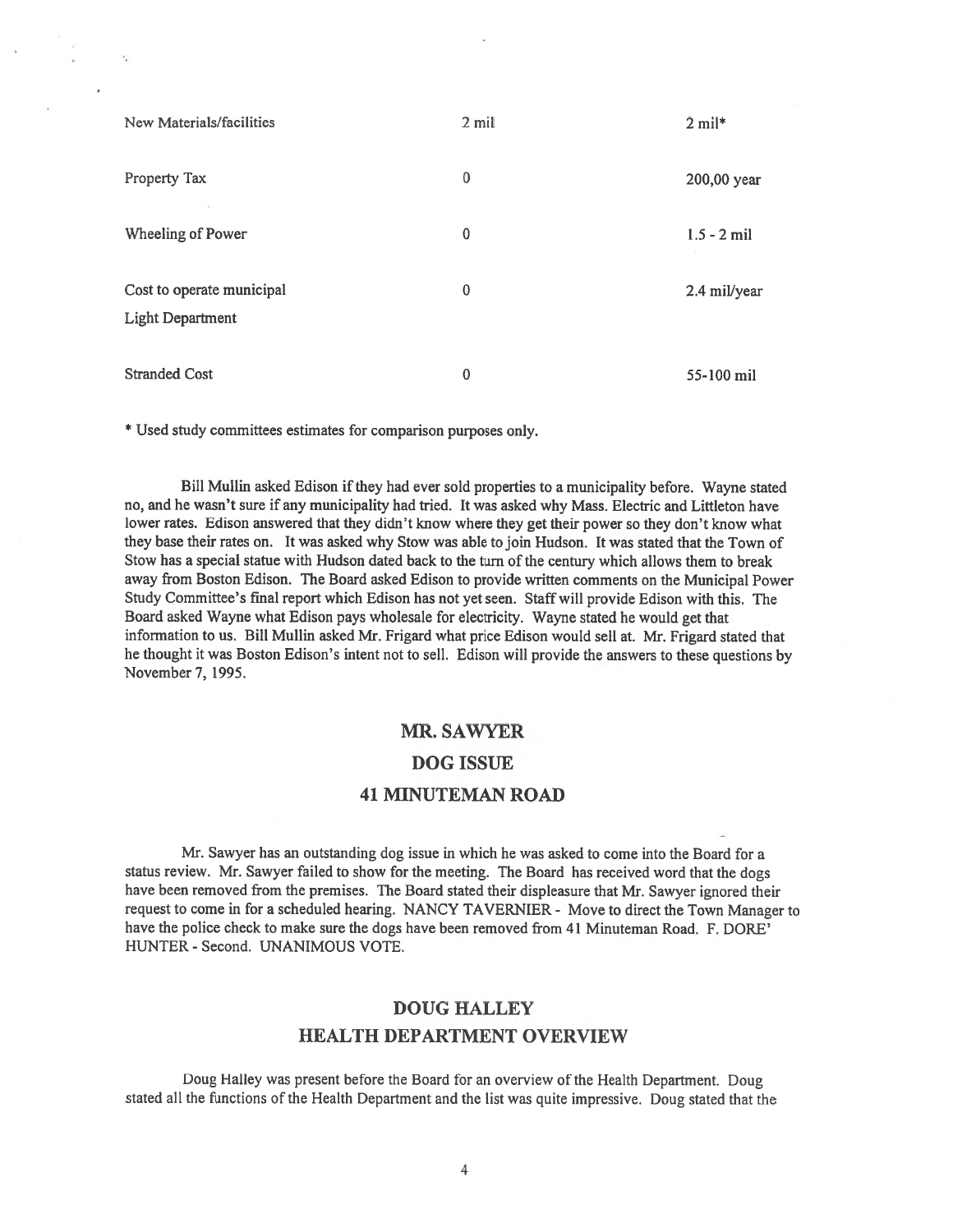Health Department has implemented hazardous waste programs, tobacco control programs, food inspection programs, water monitoring programs, well child clinics, health fairs, and radon testing kits which are available to the residents of Acton. The Board stated that they were very impressed by the Health Department functions.

## ISA ZIMMERMAN CHAPTER 70 AID REQUEST

Dr. Zimmerman stated that the School actually has three requests of the Board. First is Chapter 70 Aid - The town will be receiving \$50.00 additional per student. Dr. Zimmerman would like this <sup>p</sup>laced on the warrant for special town meeting. The Board of Selectmen first need to vote to appropriate these additional revenues to the school. The school also asks for additional warrant articles for regional assessment in order to be consistent with minimum spending. Revolving funds needs to be set up for these additional monies. F. DORE' HUNTER - Move to exceed to the School Departments request to put article on special town meeting for chapter 70 monies for <sup>a</sup> total of \$98,500 for local schools. NANCY TAVERNIER - Second. UNANIMOUS VOTE.

F. DORE' HUNTER - Move to put article on special town meeting to allow local schools to raise Acton -Boxborough assessment to \$18,000. NANCY TAVERNIER - Second. UNANIMOUS VOTE.

F. DORE' HUNTER - Move that the Board of Selectmen add revolving fund as <sup>a</sup> warrant article for Special Town Meeting, with the Town accountant to provide wording. HERMAN KABAKOFF - Second. UNANIMOUS VOTE.

# SELECTMEN'S BUSINESS

### FALL SPECIAL TOWN MEETING

Staff provided the Board with <sup>a</sup> list of items that need to be included on the special town meeting warrant. The Board agreed what to include and added the three additional school articles. DORE' HUNTER - Move to set the special town meeting to Wednesday, November 15, at the High School auditorium commencing at 7:30 PM. NANCY TAVERNIER - Second. UNANIMOUS VOTE.

DORE' HUNTER - Move to close warrant at conclusion of this meeting. NANCY TAVERNIER - Second. UNANIMOUS VOTE. Herman questioned why this had to be closed tonight, he felt that we should <sup>g</sup>ive the public some notice. Dore' stated that the selectmen can still vote to add and that anyone can add something by citizen's petition.

DORE' HUNTER - Move to accept Nylander Way as a public way. NANCY TAVERNIER -Second. UNANIMOUS VOTE.

DORE' HUNTER - Move to authorize that the chairman sign the draft letter to Kevin Sweeney regarding the acceptance and his setting up the <sup>g</sup>ift in an escrow account. NANCY TAVERNIER - Second. UNANIMOUS VOTE.

ARTICLE A -NYLANDER WAY STREET ACCEPTANCE: NANCY TAVERNIER - Move to defer recommendation on Article A. F. DORE' HUNTER - Second. UNANIMOUS VOTE.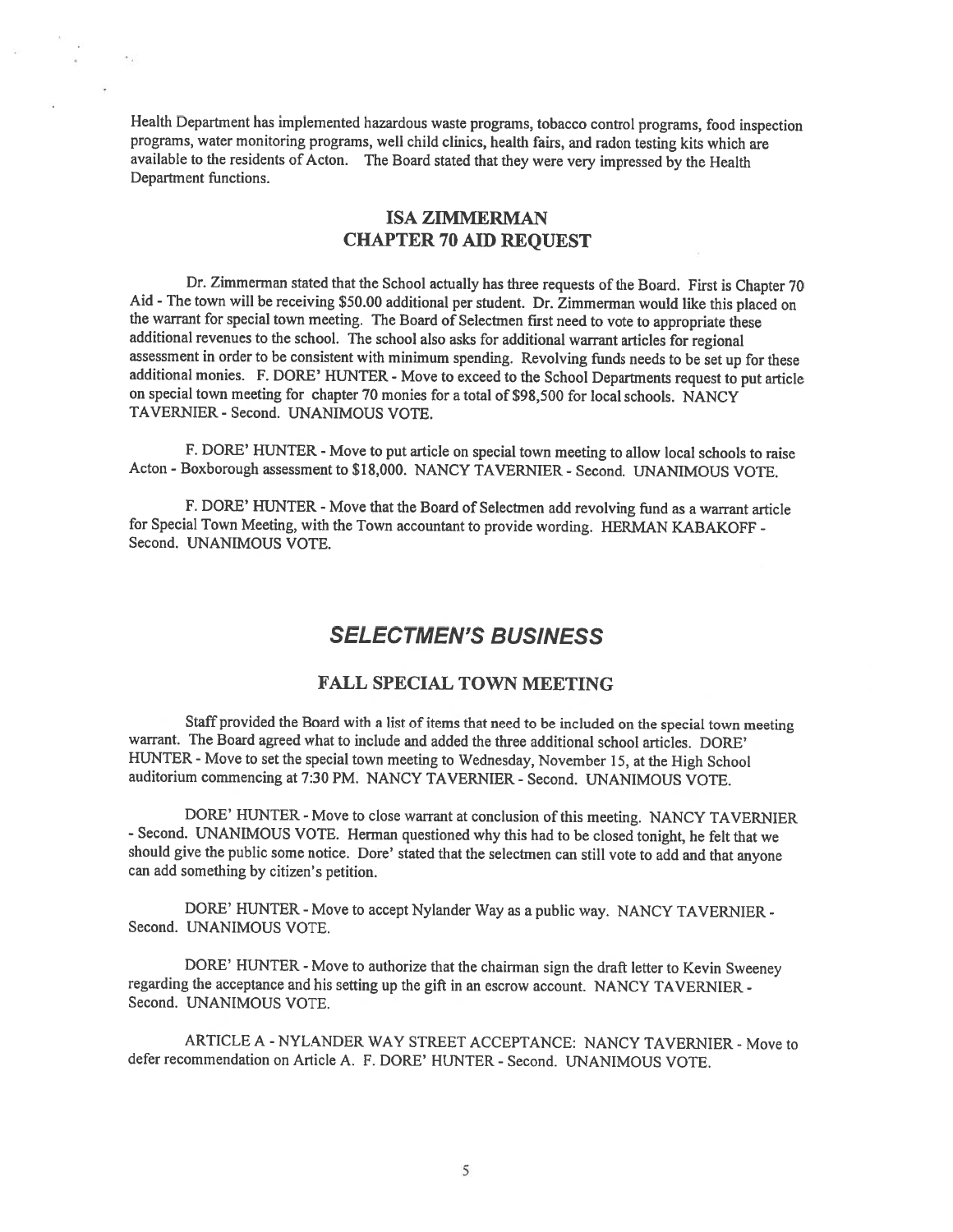ARTICLE B - SELECTMEN AS SEWER COMMISSIONERS: DORE' HUNTER - Move to place article that the Selectmen act as Sewer Commissioners. NANCY TAVERNIER - Second. UNANIMOUS VOTE.

ARTICLE C -RESOLUTION APPROVING COMMENCEMENT Of SOUTH ACTON CENTER/MILL CORNER SEWER DESIGN: F. DORE' HUNTER - Move Article C, defer recommendation. NANCY TAVERNIER - Second. UNANIMOUS VOTE.

ARTICLE D - SCHOOL STREET SIDEWALK EASEMENT - FINNEAULT: NANCY TAVERNIER - Move to include Article D, recommend it, indicate by consent. F. DORE' HUNTER - Second. UNANIMOUS VOTE.

ARTICLE E -REZONE ACTON WATER DISTRICT LAND: NANCY TAVERNIER - Move to include Article E, recommend it, indicate by consent. F. DORE' HUNTER - Second. UNANIMOUS VOTE.

ARTICLE F -ACTON BOXBOROUGH REGIONAL SCHOOLS' INCREASED ASSESSMENT: F. DORE' HUNTER - Move to include Article F, recommend it. NANCY TAVERNIER - Second. UNANIMOUS VOTE.

ACTON PUBLIC SCHOOLS ADDITIONAL ASSESSMENT: F. DORE' HUNTER - Move to vote to approve motion to increase Chapter 70 monies by \$98,500, and recommend it. NANCY TAVERNIER - Second.

ARTICLE G - POWER CONVERSION FEASIBILITY STUDY: F. DORE' HUNTER - Move to defer recommendation on Article G. NANCY TAVERNIER - Second. THREE YES TO 2 NO.

ARTICLE H - INITIATE CONVERSION TO A MUNICIPAL POWER ORGANIZATION: NANCY TAVERNIER - Move to not recommend Article H. F. DORE' HUNTER - Second. Four yes to one no.

ARTICLE I FORMATION Of ACTON MUNICIPAL POWER TRANSITION COMMITTEE: F. DORE' HUNTER - Move to not recommend Article I. NANCY TAVERNIER - Second. FOUR YES TO ONE NO.

ARTICLE J - PLOWING OF PRIVATE WAYS: NANCY TAVERNIER - Move to not include Article J. F. DORE' HUNTER - Second. UNANIMOUS VOTE.

ARTICLE K - LEASH LAW: WAYNE FRIEDRICHS - Move not to include Article-K due to the lack of paperwork. NANCY TAVERNIER - Second. UNANIMOUS VOTE.

ACQUISITION Of CAMP ACTON: F. DORE' HUNTER - Move that we include petition for the Boy Scout Land as article as par<sup>t</sup> of this warrant as both petitions in one Special town meeting. NANCY TAVERNIER - Move to defer recommendation. F. DORE' HUNTER - Second. UNANIMOUS VOTE.

f. DORE' HUNTER - Move to give chairman authorization to list articles. NANCY TAVERNIER - Second. UNANIMOUS VOTE.

### EOCD SOFT SECOND LOAN

Don will draft letter.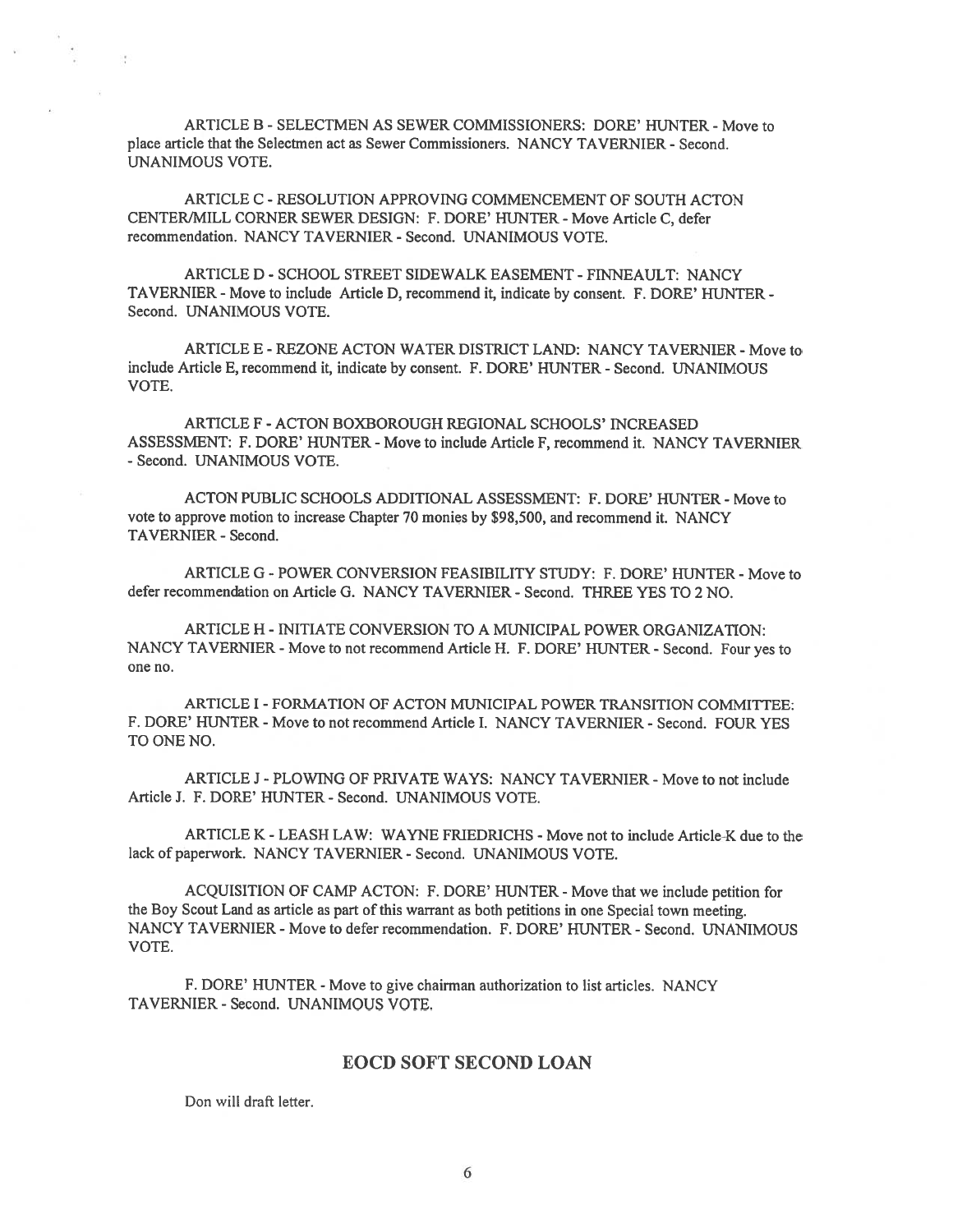### NYLANDER WAY STREET ACCEPTANCE

F. DORE' HUNTER - Move to issue formal notice for public hearing. HERMAN KABAKOFF - Second. UNANIMOUS VOTE.

### **NESWC**

Bill asked the Board their comments regarding the NESWC briefing meeting that was held on October 18, 1995. Wayne stated that it was positive to get others involved. Nancy stated that it would take <sup>a</sup> series of meetings to get the full understanding. Dore' stated that <sup>a</sup> decision would have to be made. The Board thanked staff for putting together this meeting.

Dore' asked how we are doing regarding the Financial Format Committee. Herman stated that he and Sidney had worked on this and the report will be out soon. Herman stated that he would convert this information to a disk if requested to do so in order to make sure this information is readily accessible.

## CONSENT A GENDA

F. DORE' HUNTER - Move to approve consent calendar as printed. HERMAN KABAKOFF -Second. UNANIMOUS VOTE.

## TOWN MANAGERS REPORT

## SOUTH ACTON RAILROAD BRIDGE LAND DAMAGE

F. DORE' HUNTER - Move to have Board of Selectmen sign request from Mass Highway. NANCY TAVERNIER - Second. UNANIMOUS VOTE.

NANCY TAVERNIER - Move to go into executive session at 11:30 PM for the purpose of discussing negotiations and litigation. F. DORE' HUNTER - Second. All Ayes.

 $\prime$  /  $\prime$ Date

Bal

Sheryl Ball Recording Secretary Min 10 24.Doc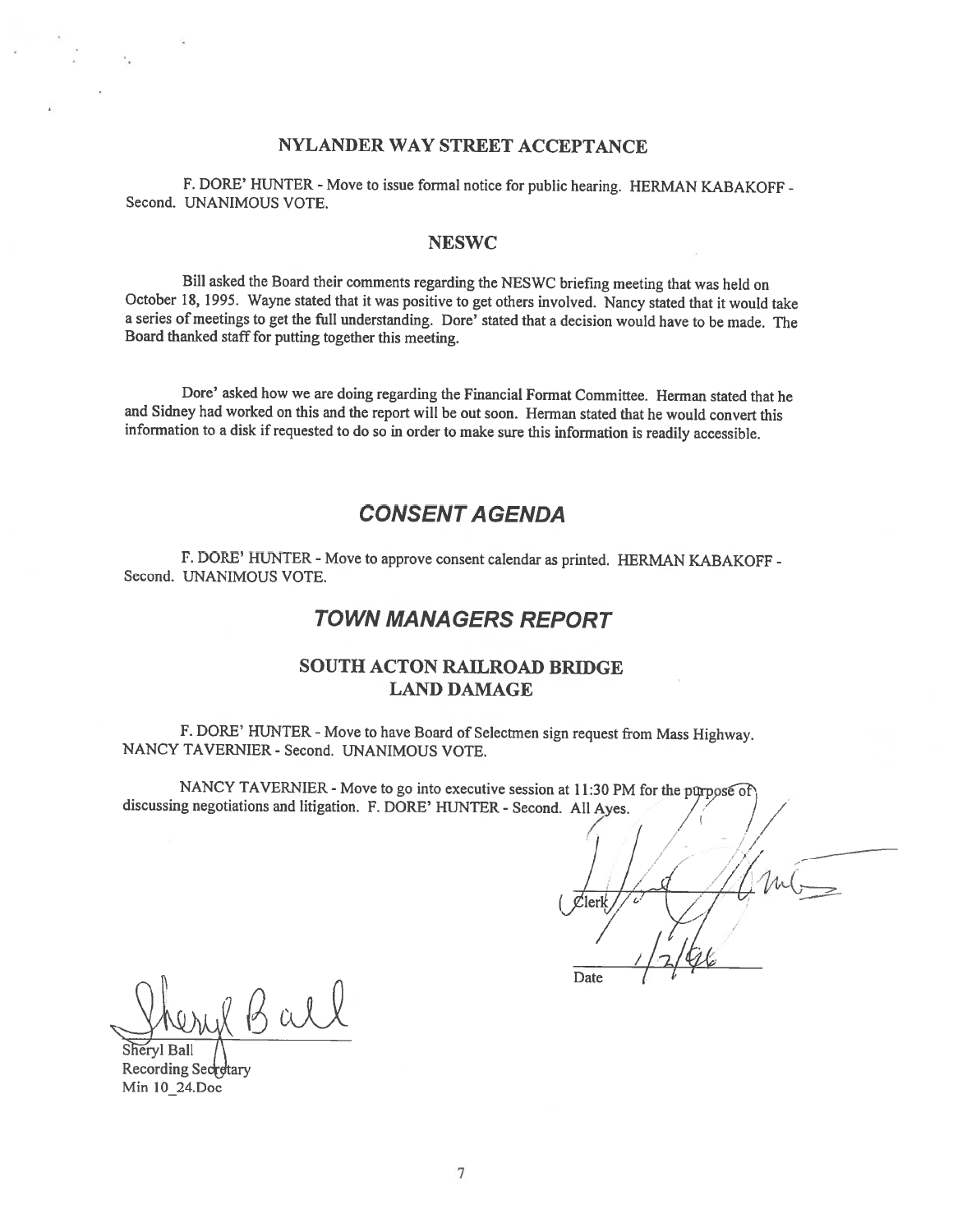TO: Board of Selectmen

FROM: William C. Mullin, Chairman

SUBJECT: Selectmen's Report

# AGENDA Room 204 OCTOBER 24, 1995

- I. CITIZEN'S CONCERNS
- II. PUBLIC HEARINGS & APPOINTMENTS
- 1. 7:31 BOSTON EDISON- Main Street Enclosed <sup>p</sup>lease find Boston Edison Petition and Staff comment for Board action.
- 2. 7:35 ACTON CONVENIENCE INC. 465 GREAT ROAD COMMON VICTULLER LICENSE - Enclosed please find application and staff comment and recommendation for Board review and action.
- 3. 7:40 PUBLIC HEARING FOR SUNDAY HOLIDAY PACKAGE STORE OPENINGS - Enclosed <sup>p</sup>lease find notice and requests as requited under the State Statute for Sunday Permits for Board action.
- 4. 7:43 TONY RASSIAS, FINANCE DIRECTOR Mr. Rassias will be presen<sup>t</sup> to be formally introduced to the Board.
- 5. 7:45 LEAGUE OF WOMEN VOTERS Representatives from the League will be before the Board to discuss their review and suggested changes to the Town Chatter. <sup>A</sup> copy of their recommendations have been included for your review.
- 6. 8:10 INDOOR SPORTS L.P., One Keefe Road- Special Use Permit #8/22/95-353 {Continued from October 18th. }
- 7. 8:00 MR. GALLAGHER, BOARDING HOUSE REQUEST Enclosed please find application and staff comment and recommendation for Board action.
- 8. 8:15 BOSTON EDISON Representatives from Boston Edison will be in to discuss various issues with the Board, in addition, please find materials from Boston Edison and the Municipal Power Committee for your review.
- 9. 8:40 MR. SAWYER Mr. Sawyer has been asked to update the Board on the status of his actions to resolve the dog complaint at 41 Minuteman Road.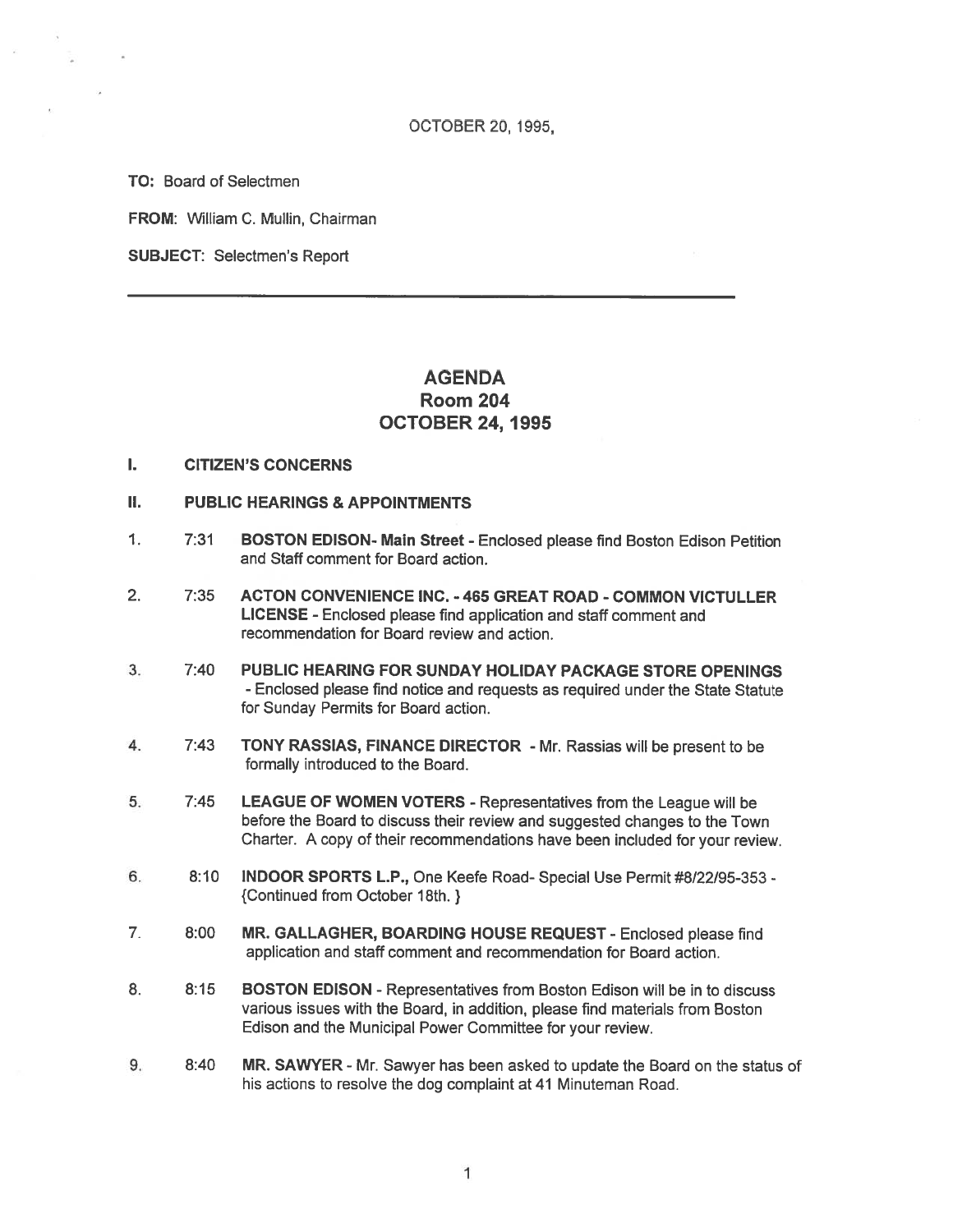- 10. 8:45 HEALTH DEPARTMENT OVERVIEW- Doug Halley will be in to brief the Board on the functions and activities of the Health Department.
- 11. 9:00 DR. ZIMMERMAN Dr. Zimmerman will be in to discuss Chapter 70 Aid.

#### III. SELECTMEN'S BUSINESS

12. FALL SPECIAL TOWN MEETING - Enclosed <sup>p</sup>lease find <sup>a</sup> packet of possible items for <sup>p</sup>lacement on the Fall Warrant for Board review and discussion. <sup>A</sup> date for the meeting and date for warrant closure will need to be determined.

13. ECOD SOFT SECOND LOAN PROGRAM -Enclosed please <sup>a</sup> letter from the ACHC regarding the Soft Second Loan Program for Board discussion.

14. NYLANDER WAY STREET ACCEPTANCE -Enclosed please find the Public Notice to begin the hearing process for Town acceptance of Nylander Way for Board review and signature.

15. NESWC - Reaction/Responses from Board members regarding the NESWC Briefing meeting held October 18, 1995.

### IV. CONSENT AGENDA

16. ACCEPTANCE OF GIFT - Enclosed please find <sup>a</sup> memo from the Police Chief requesting the Board acceptance of <sup>a</sup> DARE GRANT for Board action.

17. ACCEPTANCE OF GIFT -Enclosed please find <sup>a</sup> reques<sup>t</sup> from the West Acton Citizen's Library for Board acceptance of <sup>a</sup> gift of \$100.00 from the Acton Women's Club to be used for books for Board action.

18. ELECTION WORKERS - Enclosed please find <sup>a</sup> reques<sup>t</sup> from the Town Clerk for approval of Election Workers for Board action.

19. SITE PLAN SPECIAL PERMIT AMENDMENT- LELYONNAIS - Enclosed <sup>p</sup>lease find the amended Decision for Board signature.

20. ACCEPT MINUTES -Enclosed please find September 26, 1995 minutes for Board acceptance.

### V. TOWN MANAGER'S REPORT

21. SOUTH ACTON RAILROAD BRIDGE LAND DAMAGE AGREEMENT -The Town Manager will update the Board on the attached reques<sup>t</sup> from the Mass Highway Dept. and staff comment on Tuesday evening.

### VI. EXECUTIVE SESSION

MEETINGS

### ADDITIONAL INFORMATION

2